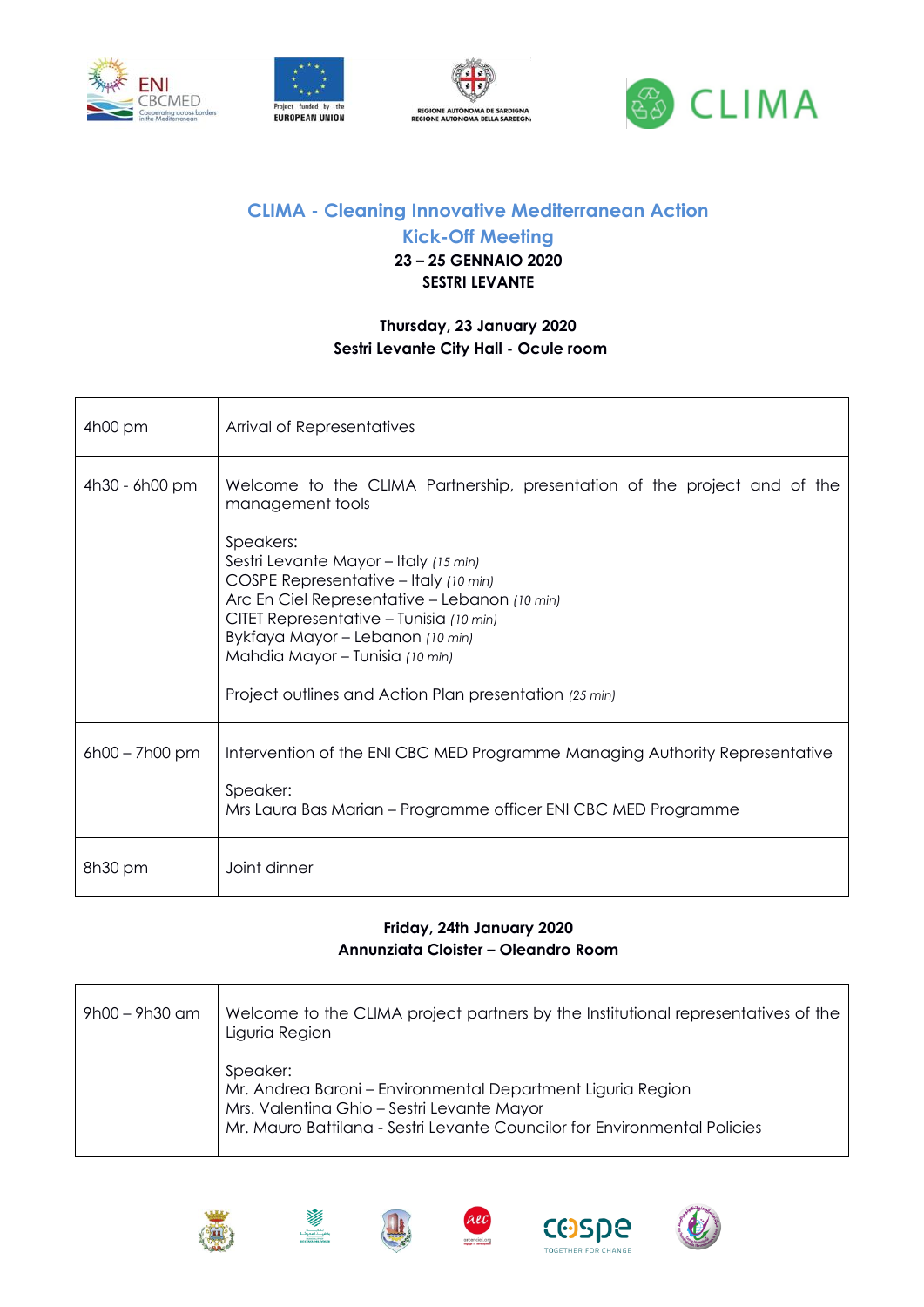







| 9h30 - 10h00 am                                                                                                                                          | Signature of the reviewed Partnership Agreement (to be confirmed)                                                                                                                                                                                                                                                                                                                                   |
|----------------------------------------------------------------------------------------------------------------------------------------------------------|-----------------------------------------------------------------------------------------------------------------------------------------------------------------------------------------------------------------------------------------------------------------------------------------------------------------------------------------------------------------------------------------------------|
| 10h00<br>11h00<br>$\blacksquare$<br>am                                                                                                                   | <b>Press Conference</b><br>Speakers:<br>Mr. Andrea BARONI - Environmental Department Liguria Region<br>Mrs. Valentina GHIO - Sestri Levante Mayor<br>Mrs. Lara PANZANI - COSPE Maghreb Area representative<br>Interventions from Tunisian and Lebanese partners<br>Modera: Giulia Gotelli - Communication Manager CLIMA project                                                                     |
| 11h30<br>11h00<br>$-$<br>am                                                                                                                              | Coffee Break                                                                                                                                                                                                                                                                                                                                                                                        |
| $11h30$ am $- 1h00$<br>pm<br><b>Thematic Talk 1</b><br>A Local<br>Authorities<br>Agenda<br>towards the 3R<br>principles:<br>reduction,<br>recycle, reuse | Speakers:<br>Mrs. Cristina LIGNANA and Mr. Domenico OTERI - Environmental Department<br>Liguria Region<br>$(20 \text{ min})$<br>Mr. Alessio CIACCI - Ecomanager EU consultant on environmental sustainability<br>(15 min)<br>Interventions of CLIMA partners:<br>Municipality of Sestri Levante (10 min)<br>Municipality of Mahdia (10 min)<br>Municipality of Bikfaya (10 min)<br>$Q&R - (20 min)$ |
| 1h00 -2h30 pm                                                                                                                                            | Lunch                                                                                                                                                                                                                                                                                                                                                                                               |
| $2h30 - 4h00$ pm<br><b>Thematic Talk 2</b><br>Pilot practices of<br>the Zero Waste<br>Approach at<br>territorial level                                   | Speakers:<br>Mr. Marco CALCAPRINA - Expert of the Tuscan Centre of earthworm cultivation<br>$(20 \text{ min})$<br>Interventions of CLIMA partners<br>Arc en Ciel, Lebanon - (15 min)<br>CITET, Tunisia - (15 min)<br>$Q&R - (20 min)$                                                                                                                                                               |
| 4h00 - 4h15 pm                                                                                                                                           | Coffee break                                                                                                                                                                                                                                                                                                                                                                                        |